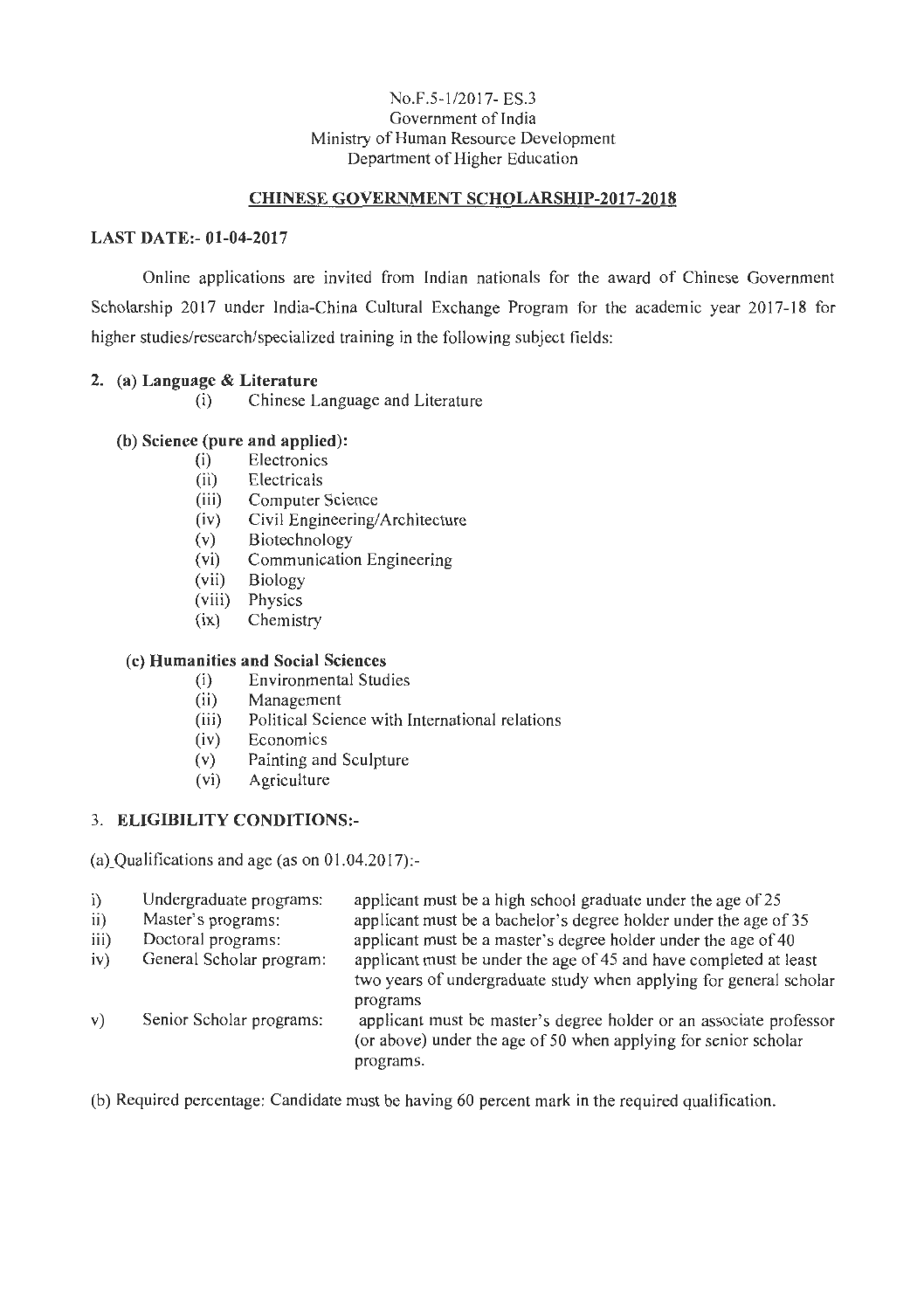Note: The selected candidates may have to undergo Chinese Language study for one year prior to andertaking study in the areas of their choice.

4. Value of Scholarship:- Please visit Chinese Government website http://www.csc.edu.cn/laihua or www.campuschina .org for details of value of scholarship provided by the Government of China.

Airfare: The Government of India will bear the International passage cost from India to China and back.

# 5. Submission of online application:

Application can be submitted on-line at http://proposal.sakshat.ac. in/scholarship 01 .04.2017.

Note: It is necessary for applicants to apply online simultaneously on http://www.csc.edu.cn/laihua or www.campuschina.org by 01.04.2017.

# NOTES:

- 1. The study of Chinese Language Course of about one year is mandatory before starting study in relevant subject in Chinese Language. The medium of instructions/study in China is Chinese Language, hence the candidates must keep this fact in mind before sending application for Chinese Government Scholarship. No request for exemption or waiving of Chinese Language Course will be entertained after nomination/selection and application of applicant will be rejected summarily if he/she is not willing to study Chinese Language in China.
- 2. All the candidates must submit their application online through http://csc.edu.cn/laihua or www.campuschina.org to the China scholarship Council also.
- 3. The documents to be uploaded at the time of applying online at http://proposal.sakshat.ac.in/scholarship .
	- (a) Self attested scanned copy of the mark-sheet, certificate, degrees, diploma, qualifying examination.
	- (b) Where grades are mentioned, the candidate must upload the official explanation adopted by the University/Institution.
	- (c) Self attested copy of date of birth certificate/ class 10<sup>th</sup> certificate bearing date of birth or other equivalent documents.
	- Note: The size must be under 530 kb for a single file. Applicant can zip in case of more than one document to be uploaded. A zip file is treated as a single file and it must be under 530 kb in size.
- 4. Equivalent foreign degree will be considered.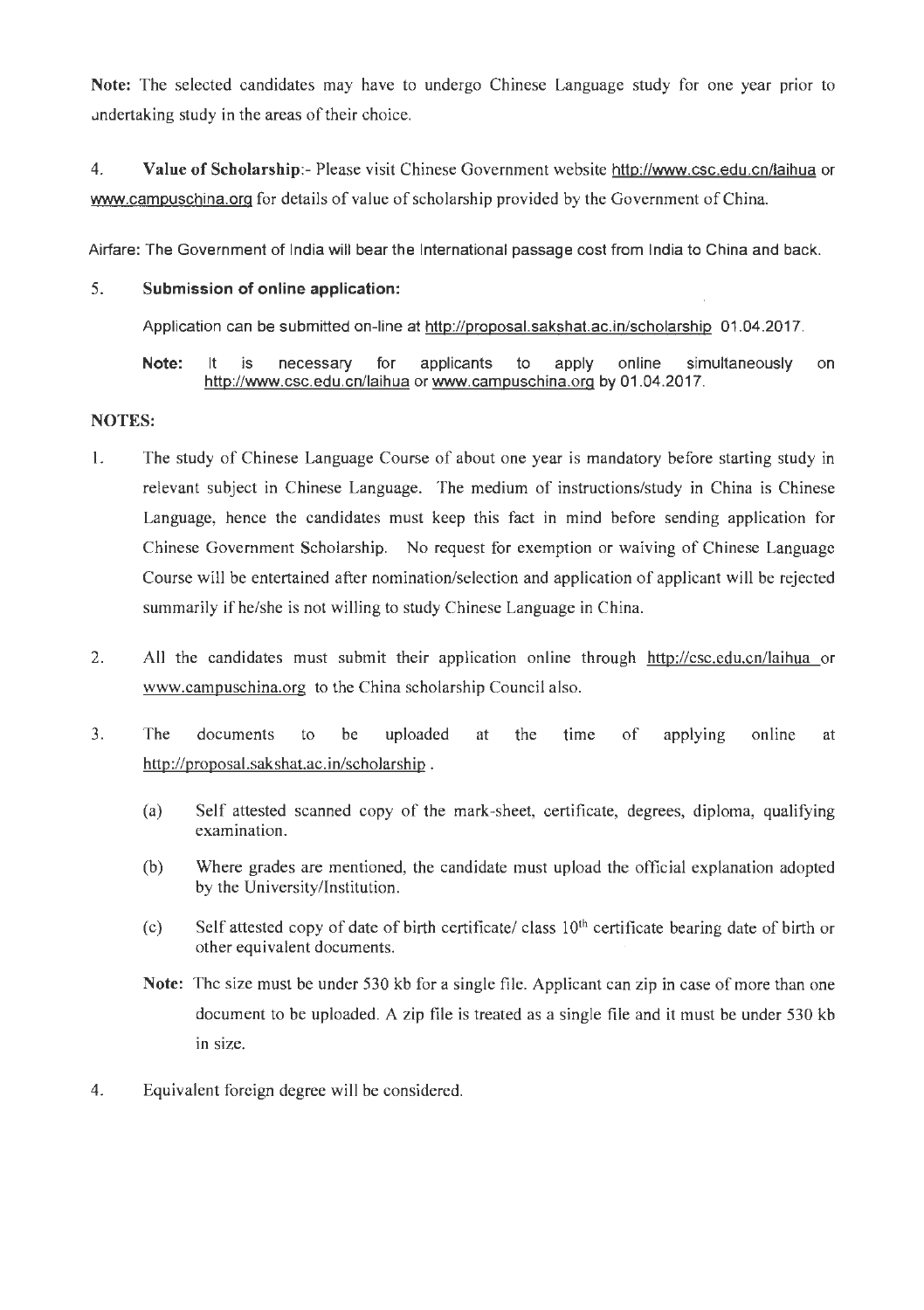- 5. Candidates who have already been abroad for study/research/training for more than six months at a time either on a scholarship or on their own, are eligible to apply only if they have been in India for at least two years after their return from abroad as on 01.04.2017. Applications of candidates who are abroad will not be considered.
- 6. Candidates should have adequate knowledge of geographical situation, culture and heritage of China.
- 7. Employed candidates must obtain 'No Objection Certificate' from their employer. In case of Government servant, cadre clearance is a must.
- 8. Candidates must give a write-up of his/her study plan or research proposal in English (a) 500 words for non-degree students and 800 words for postgraduate/Ph.D.
- 9. Applicants, shortlisted for interview for Fine Arts, are required to submit 4(four) copies of photograph and CD of their recent art work.
- 10. Canvassing in any form & suppression of any fact in the application will disqualify the candidature of the applicant.
- 11 . Candidates who do not possess the essential qualifications need not apply.
- 12. The decision of selection committee shall be final. & no representation in this regard will be entertained.
- 13. The final selection of the nominated candidates rests with the Government of People's Republic of China.
- 14. Mere fulfillment of minimum requirements as laid down in the advertisement does not qualify a candidate for interview.
- 15. The applicant in employment (to which he/she wishes to return) should have an assurance from his employer that he/she will be granted sufficient leave if he/she is awarded this scholarship during study period in China.
- 16. All information regarding the date of interview of short listed applicants will be made available on MHRD's website
- 17. All communication to short listed applicants will be made on their registered email. It is advised that working email should be provided.

#### **APPLICATIONS RECEIVED AFTER 01.04.2017 (5 PM) WILL NOT BE ENTERTAINED**